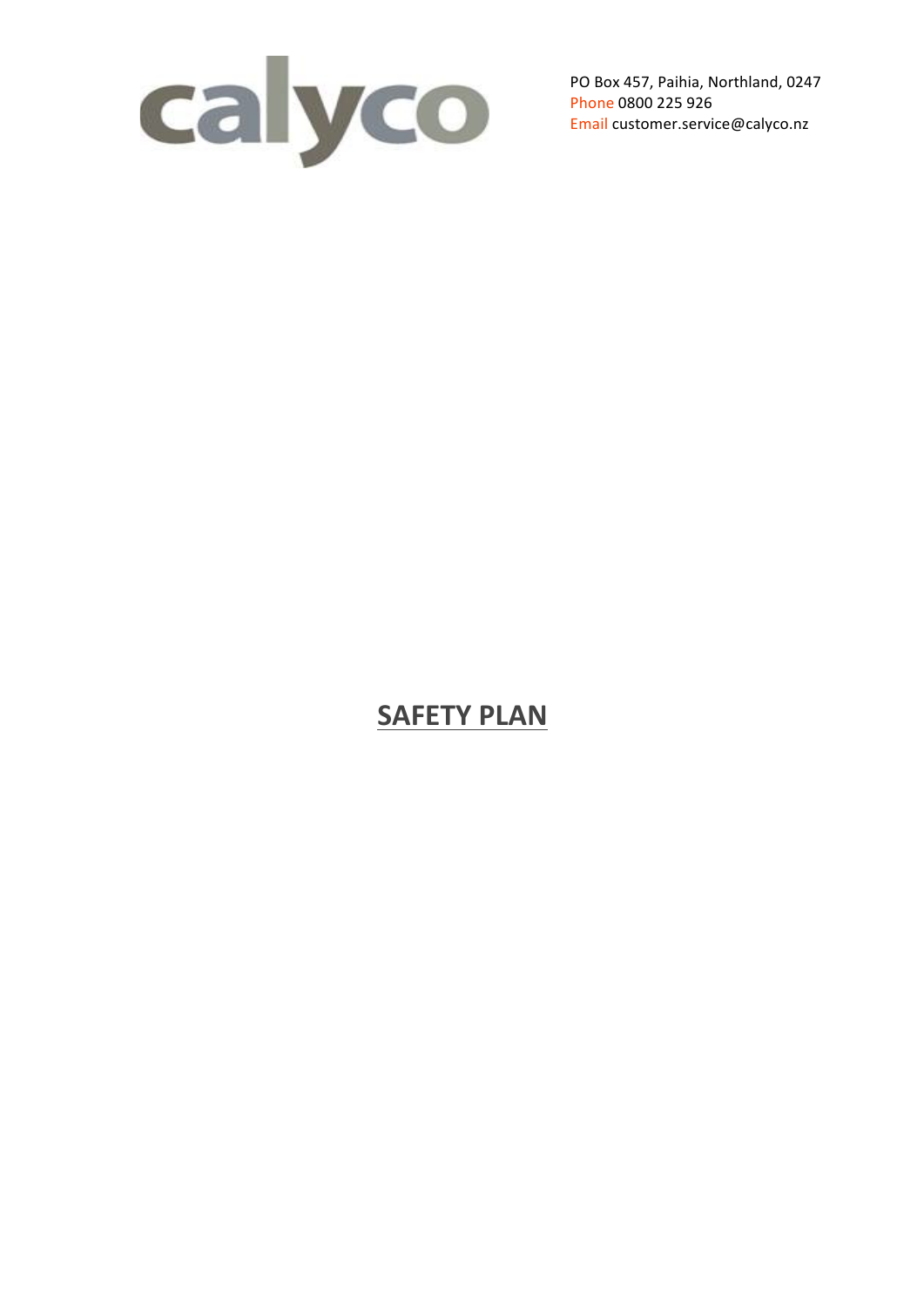Revision: A - January 2017

## **Overview:**

The management and staff of CALYCO NZ LTD are committed to the health, safety and welfare of all employees, and strive to be an acknowledged leader in the field. Our goal is to have injury free workplaces. The company will work to eliminate hazards, practices and behaviour that could cause accident, injuries or illness to employees, contractors, visitors and the general public where applicable.

# **Table of Contents**

| 3. |  |
|----|--|
|    |  |
|    |  |
| 4. |  |
|    |  |
|    |  |
|    |  |
|    |  |
|    |  |
|    |  |
|    |  |

#### **Annexes:**

- **A. Safety Induction**
- **B. Accident Report**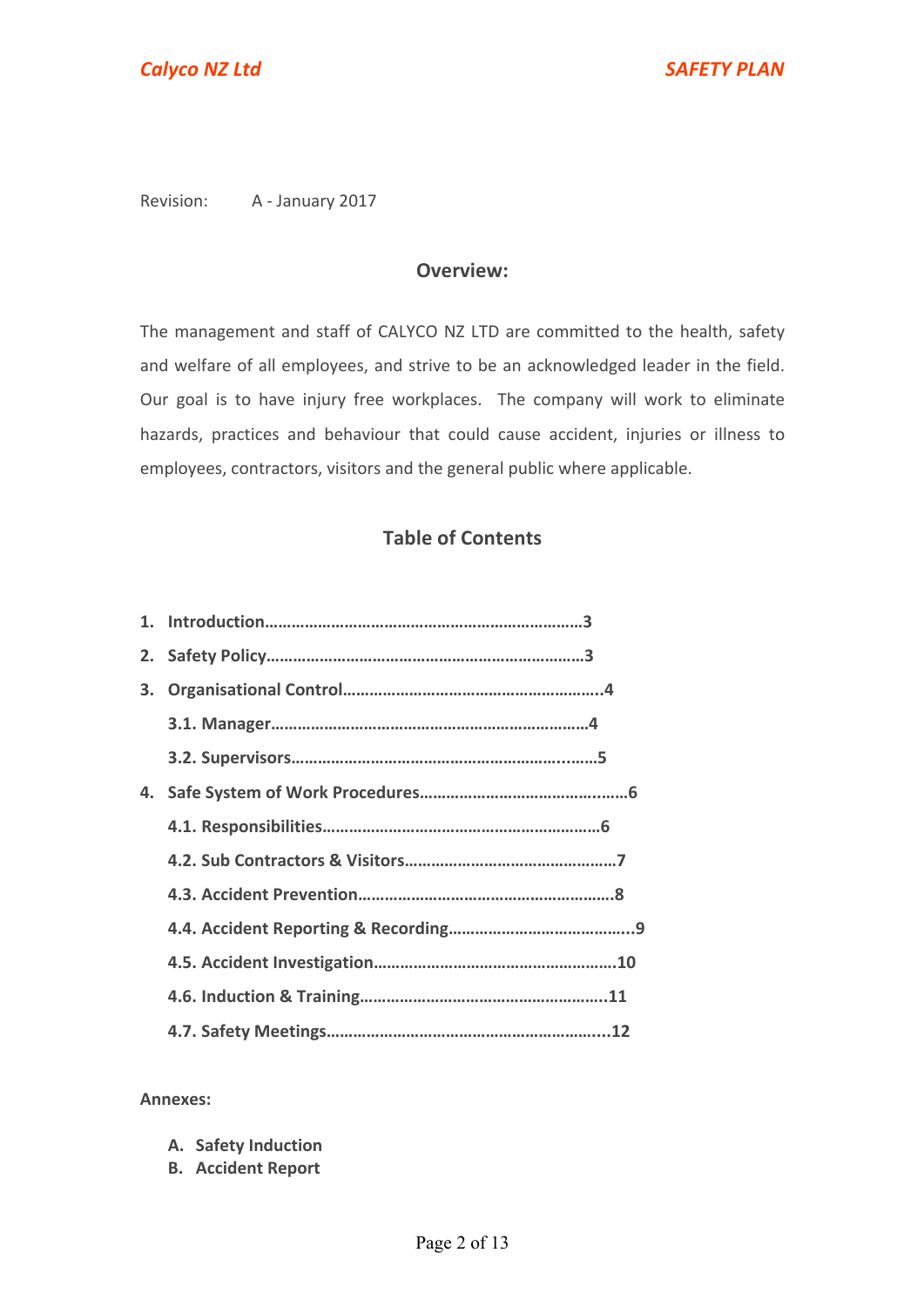## **1 INTRODUCTION**

This document provides information for all levels of personnel within the company, to ensure that all day-to-day Occupational Health and Safety Matters are managed in a uniform and effective manner.

Any person acting in a supervisory capacity is accountable for the HEALTH AND SAFETY OF THE PERSONS WHOM THEY COORDINATE, SUPERVISE OR DIRECT. Accordingly, they must ensure that safe working practices and procedures are maintained and implemented.

These procedures are provided to equip the supervisor with a reference whenever there is a query or need for assistance with regard to health and safety matters. Any question arising that is not covered in these procedures must be referred via the supervisor to the company manager for resolution.

Supervisors must familiarize themselves with these procedures to allow them to carry out their duties in an efficient and safe manner.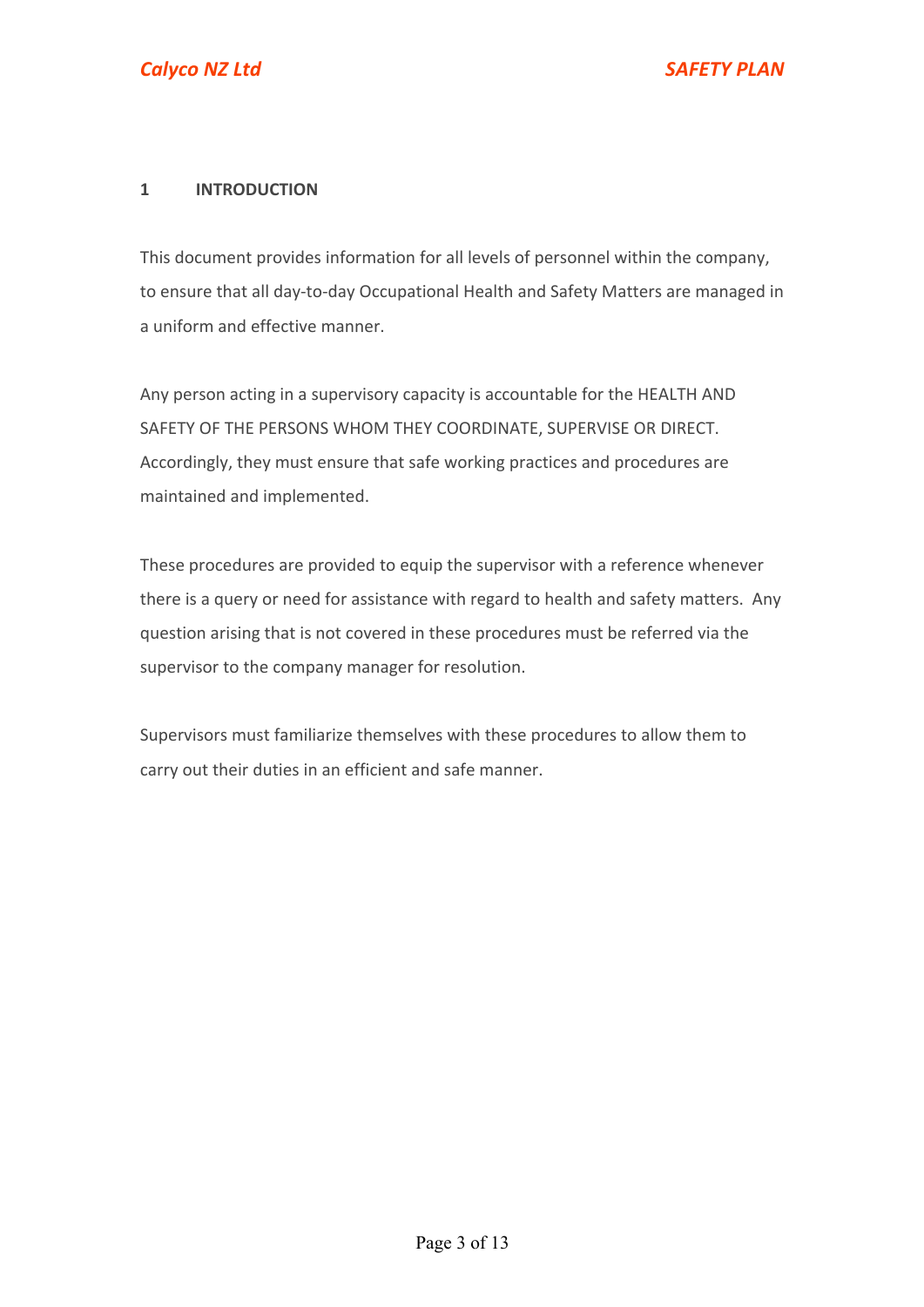

PO Box 457, Paihia, Northland, 0247 Phone 0800 225 926 Email customer.service@calyco.nz

# **2 SAFETY POLICY**

The company Safety Management Plan is co-ordinated within the Office or on any worksite by the responsible manager, with additional help from any personnel so required. The Company has in place a wide range of measures to assist in reaching our targets. These include, but are not limited to, general Safety induction's, site specific employee familiarisation, Supervisory Training, Safety meetings, Inspections, Audits, Accident reporting, Emergency Training and participating in all site specific safety programs. Calyco NZ Ltd holds Workers Compensation Insurance for all personnel in our employ. Our plan is to integrate and complement all areas within a project Superintendents safety systems as and when applicable.

All workers, contractors, subcontractors or other personnel who have cause to work on a Calyco NZ Ltd site or for Calyco NZ Ltd on a site controlled or managed by Calyco NZ Ltd's Clients, shall attend a Calyco NZ Ltd induction. The induction is the core of the Calyco NZ Ltd Safety Plan. It is mandatory condition of employment that the tenets be adopted and adhered to by all personnel.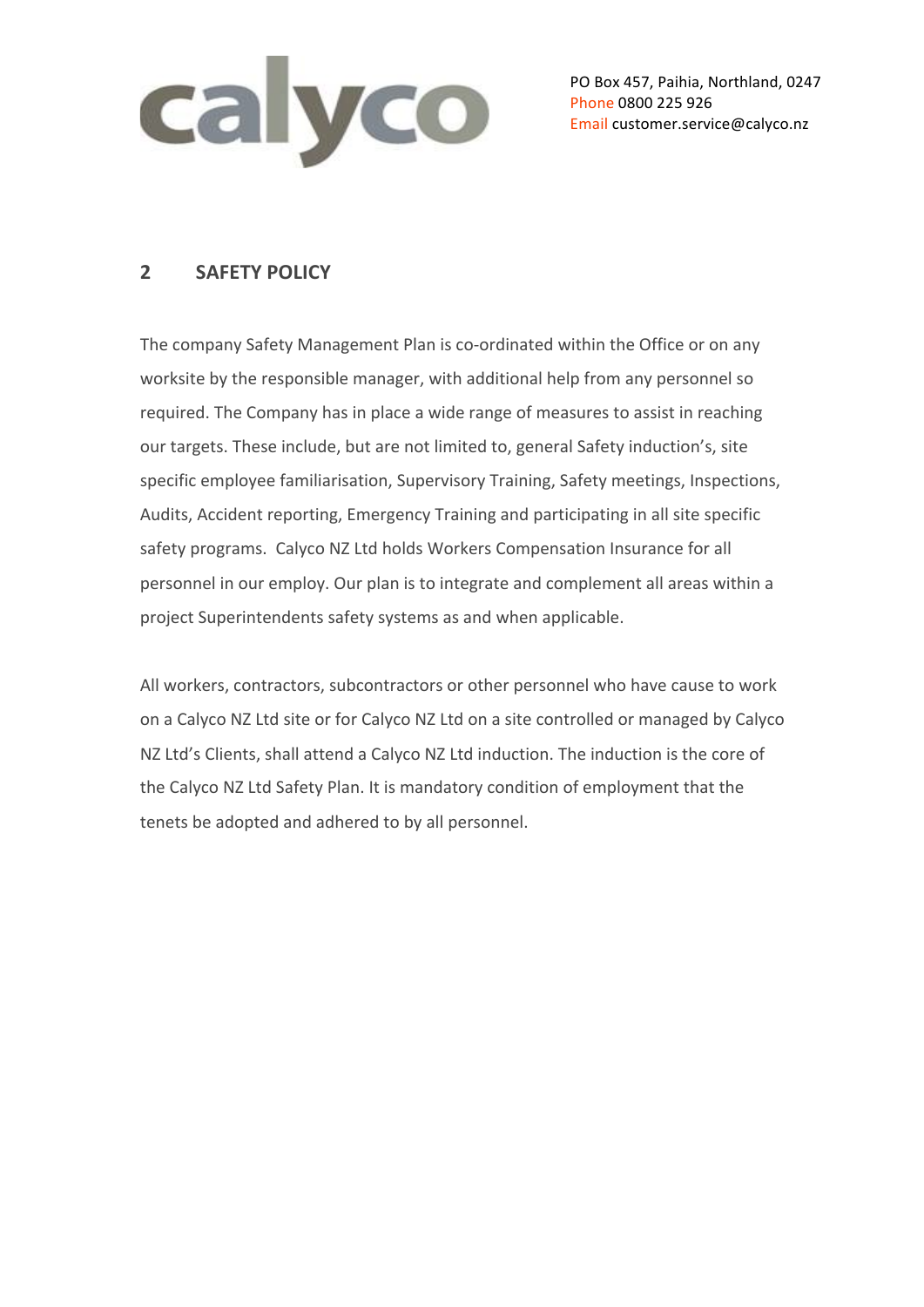# **3 ORGANISATIONAL CONTROL**

#### **3.1 MANAGER**

The Manager will:

- Ensure all new personnel complete a company safety induction and site orientation program,
- Constantly remind employees of their obligations under workplace acts regulations and procedures.
- Ensure emergency procedures are in place and all personnel are conversant with these procedures.
- Ensure adequate fire, first aid and emergency equipment is provided for use by trained personnel,
- Implement safe systems of work necessary to protect employees, visitors or other persons,
- Ensure all accidents and incidents are investigated with procedures introduced to prevent a recurrence,
- Monitor the regular inspections conducted in all working areas and on all items of equipment,
- Ensure that all sub-contracted personnel receive an induction on site safety procedures and visitors are made aware of applicable procedures.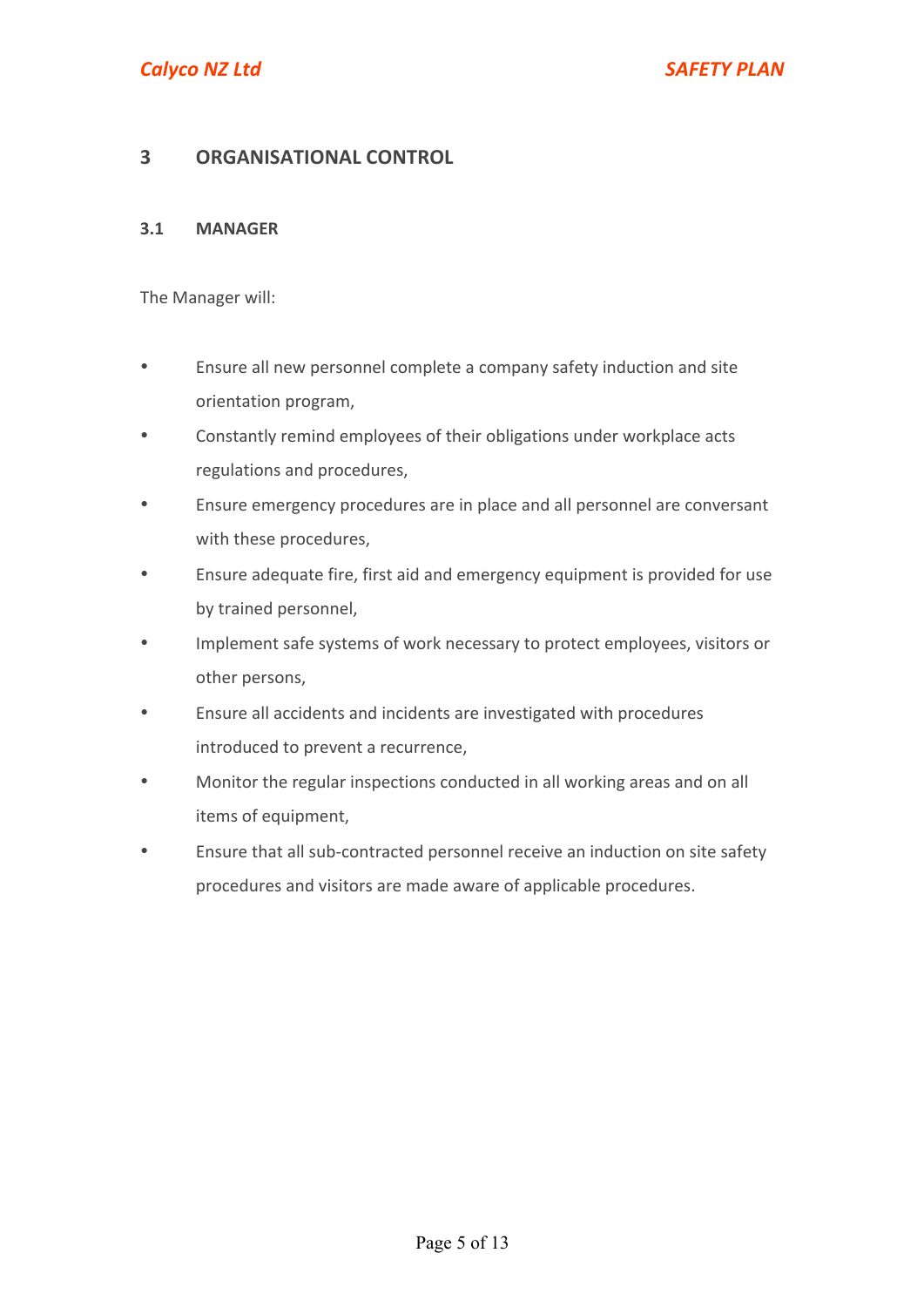## **3.2 SUPERVISORS**

The supervisor will:

- Ensure all new personnel complete a company safety induction and site orientation program,
- Constantly remind employees of their obligations under workplace acts regulations, company safety procedures and with regard to client specific requirement,
- Ensure emergency procedures are in place and all personnel are conversant with these procedures,
- Ensure personnel are aware the location and use of fire, first aid and emergency equipment,
- Implement safe systems of work necessary to protect employees, visitors or other persons.
- Ensure all accidents and incidents are investigated, reported to the manager and procedures introduced to prevent a recurrence,
- Carry out regular inspection in all working areas and on all items of equipment,
- Ensure copies of the relevant acts and regulations are available for use by all site personnel,
- Ensure any incident or near miss is reported by the appropriate supervisor to and investigated by senior management. The results of any such investigation are reported to all areas of the workforce and company management.

Each supervisor or team leader is the nominated safety co-ordinator for his or her area of responsibility. As such they are empowered to take any necessary steps to ensure safety for themselves and their personnel. This line of responsibility commences with the board of directors and applies to all persons empowered to undertake any works for and on behalf of the company.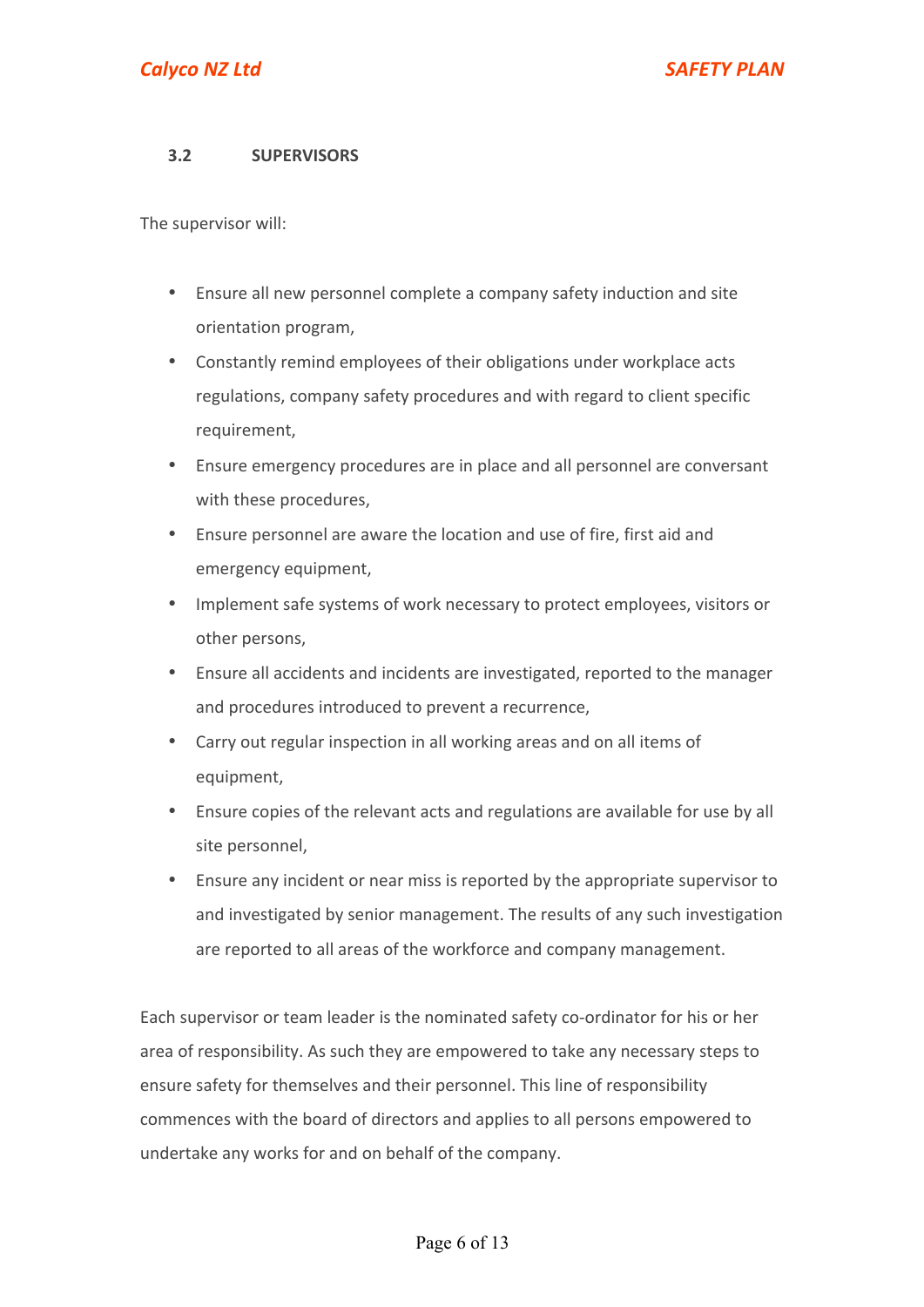# **4 SAFE SYSTEM OF WORK PROCEDURES**

#### **4.1 RESPONSIBILITIES**

Supervisors have the responsibility of maintaining a working environment in which their colleagues and subordinates are not exposed to hazards and of ensuring all personnel under their direction are aware of their duty of care and understand and comply with the following:

- Company rules, regulations and procedures
- Client safety procedures
- Occupational Safety and Health Regulations 1996
- Applicable Government Legislation (Heritage, Environment, Local government)
- All equipment used on site by Calyco NZ Ltd personnel or their subcontractors shall be appropriately certified, tagged or tested.
- All works that are new, unfamiliar or not subject of the special skills and training the worker is certified as having, are subject of a JSA prior to commencement. Standard forms are used and audited by management on a project-by-project basis.

Any queries with respect to relevant legislation, regulations or applicable rules are to be directed to the manager for resolution.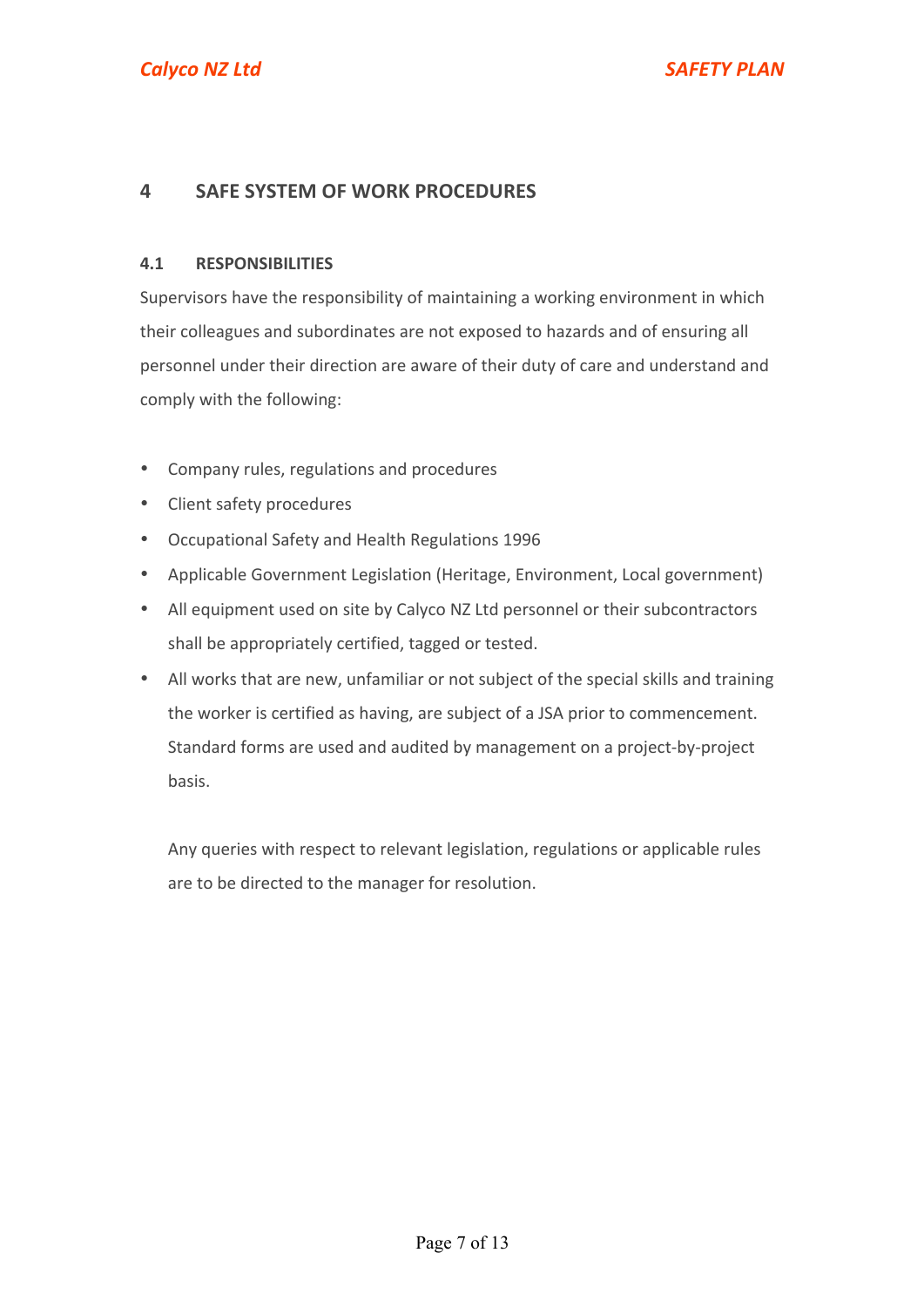## **4.2 SUB CONTRACTORS & VISITIORS**

To ensure the maintenance of our safety standards the following conditions apply on all of our work sites:

- All sub-contractors and visitors will be bound by these company safety procedures while ever they have permission to remain on site
- No sub-contractor or visitor shall be allowed to visit the site without the express permission of the company manager or in his absence the applicable site supervisor
- No sub-contractor or visitor shall be allowed to move unaccompanied about the site without completing a company induction
- No sub-contractor or visitor shall be allowed to move about the site unless wearing the appropriate Personal Protective equipment
- No sub-contractor equipment shall be used on site without a current certificate of compliance with the appropriate test or inspection attached
- No sub-contractor shall commence on site until the manager or supervisor has received a copy of the relevant workers compensation insurance policy and employee qualifications for the proposed works
- Only qualified and certified personnel are employed or contracted for works requiring such certification.

#### **IMPORTANT NOTICE**

Failure to comply with company safety regulations or procedures may render void any orders, contracts, instructions or requests made as part of or under any agreement with the company and may subject the offending party to cost and damages recovery action at law.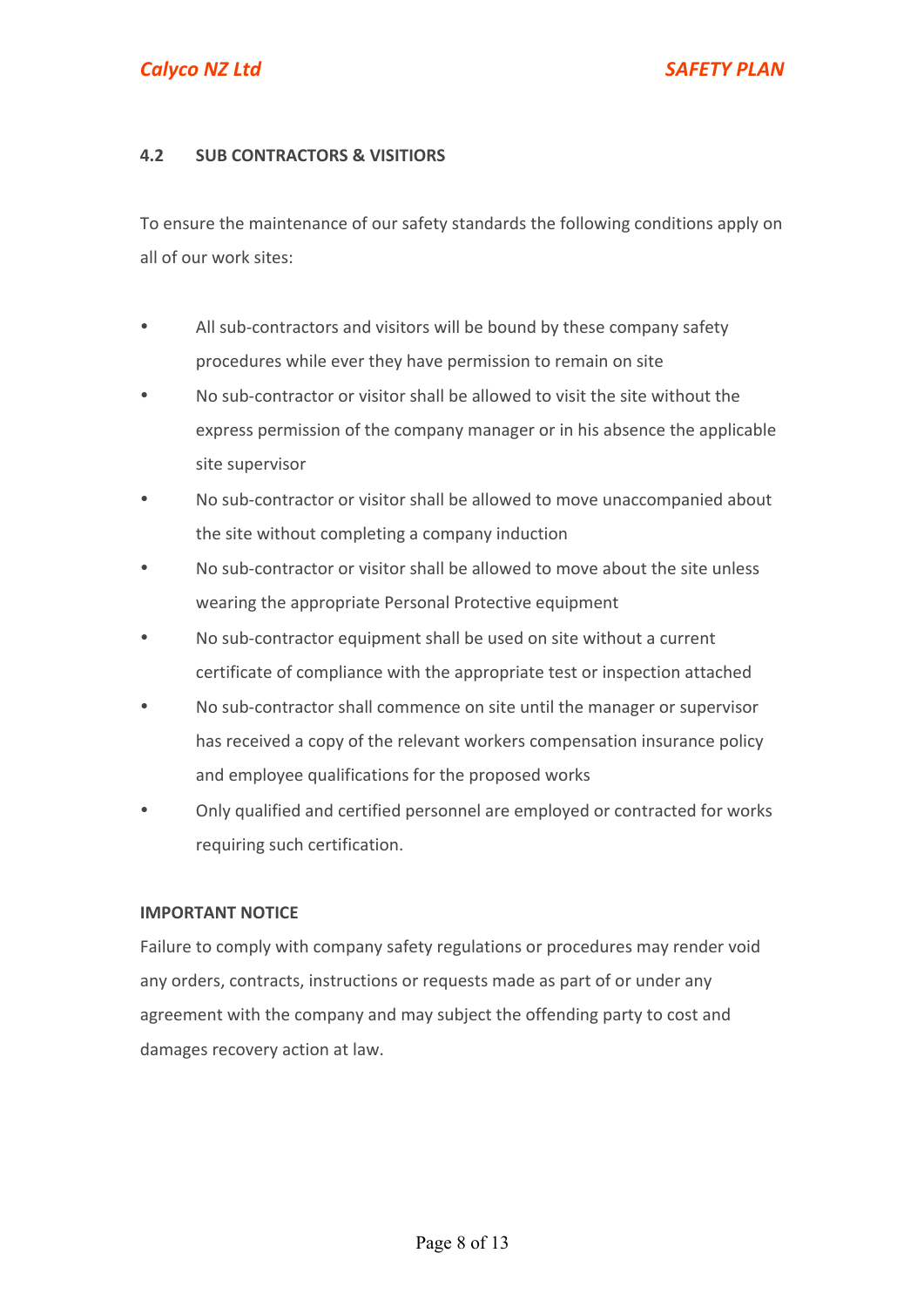# **4.3 ACCIDENT PREVENTION**

"An accident is any unplanned act or occurrence that causes injury or damage".

The incidence of accidents can be reduced through the application of correct procedures for all works undertaken. New, awkward, difficult or unfamiliar works should only be undertaken following careful analysis of the attendant risks. If there is any doubt, further research into the job should be completed until all unknowns have been accounted for and risk eliminated. Some key aids to this process are:

- Wearing of appropriate Personal Protective Equipment at all times.
- Regular inspection testing and repair as necessary of any worn or damaged equipment.
- Training in the correct method and use of equipment.
- Using equipment as it is intended to be used.
- Working within your ability and the area of your skills and training.
- Effective use and control of protective barriers.
- Maintaining a high level of general housekeeping with a place for everything and everything in its place.
- Observing strict application of isolation, tagging regulations and procedures.
- Using licensed and qualified personnel for the applicable jobs of work. Ensuring JSA finding and recommendations are followed.
- Sign posting and generally communicating in a clear and concise manner while following any such safety instructions.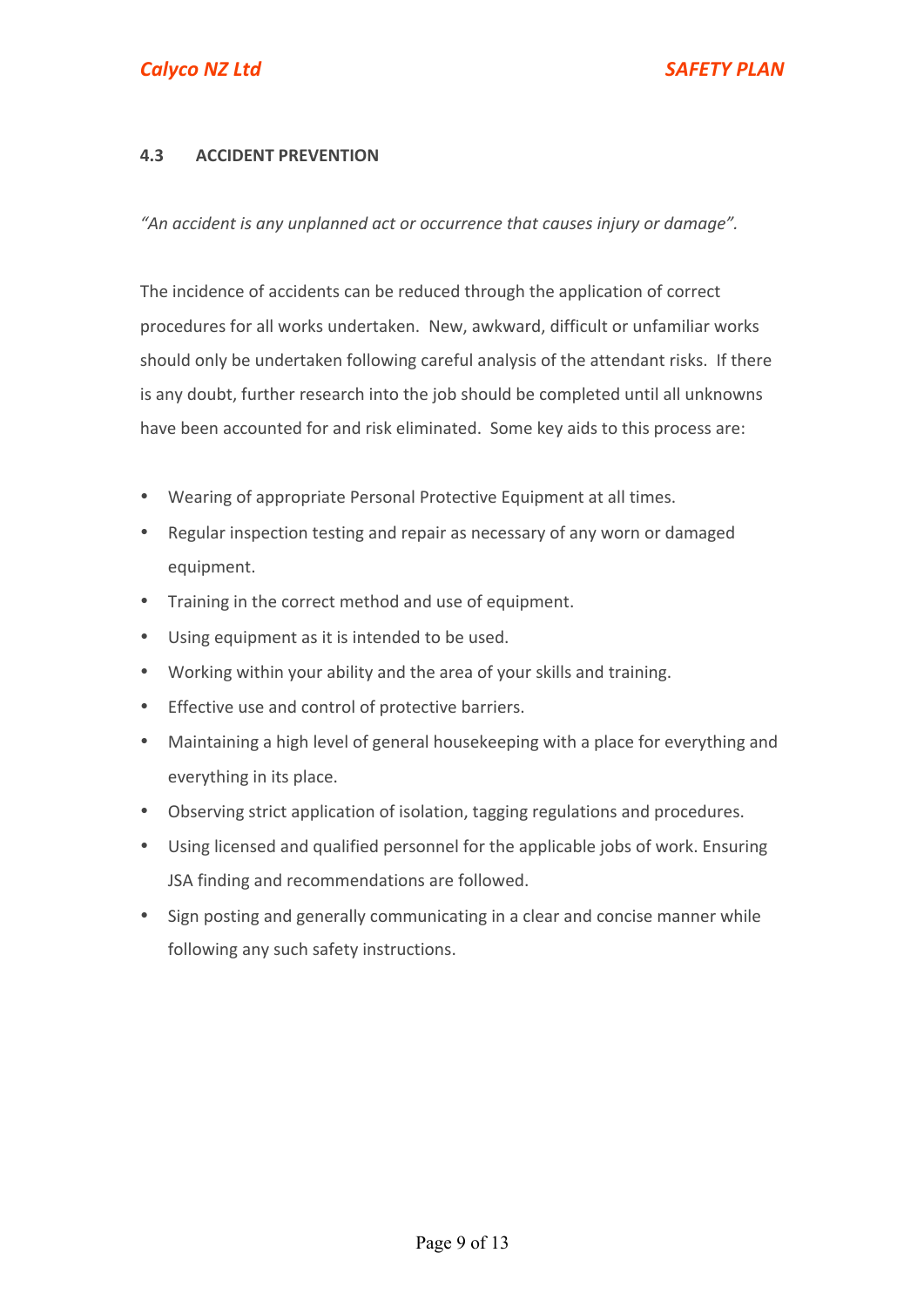## **4.4 ACCIDENT REPORTING AND RECORDING**

To effectively plan strategies for the reduction of accidents, we must be aware of all unplanned or unexpected occurrences. Accordingly, any supervisor or employee must report all incidents to their supervisor. The incident record will be reported to the Manager each week, along with the advice of action being taken to limit reoccurrence.

- The Manager will regularly review the incident reports and take action as necessary.
- The Manager will maintain a trend chart of all incidents and accidents reported in accordance with the applicable Australian & New Zealand Standard.
- The Manager will advise the client representative of accidents as required by the Contract document but not less than once per month.
- The Manager will advise the client with 24 hours of any lost time accident.
- The Manager will advise the client as soon as opportunity permits following a serious accident or fatality.

Following a serious accident or fatality, no employee shall discuss, report or advise any person, government inspector or police office with regard to any circumstance surrounding or about the accident, except through the manager or his authorized legal representative. Immediately following such an incident all personnel involved shall be made comfortable or be asked to move to a safe place, the area shall be secured and the manager advised of the occurrence.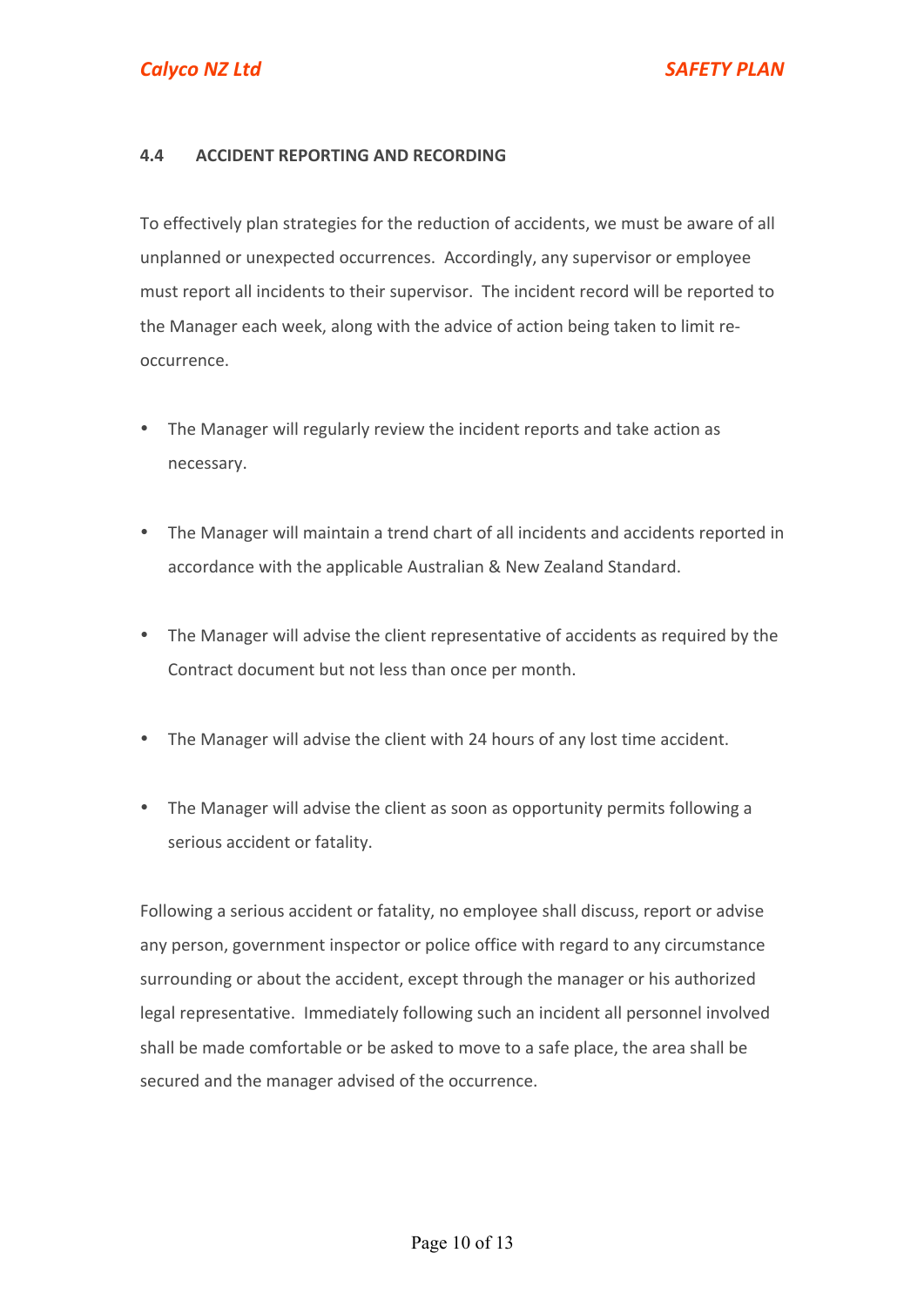## **4.5 ACCIDENT INVESTIGATION**

All accidents that require first aid or damage equipment beyond that expected from normal wear and tear will be investigated and a written report prepared. This report will be completed within 24 hours of the incident and will be faxed to the Manager.

- All accidents that result in lost time will be investigated by the responsible supervisor immediately upon being advised of the accident.
- The Manager will investigate all accidents that result in lost time. Any correspondence with the client or other outside body in respect of any accident shall be by the Manager or his specifically authorized representative.
- Any accident investigation will take the following into account and will ask the minimum of the following questions:
	- $\triangleright$  "What" what has happened in terms of the unexpected, what has failed
	- $\triangleright$  "Where" where has it happened relative to the place of work or normal working environment
	- $\triangleright$  "Why" Why has this happened at this time, why has this not happened before, why did/was the job attempted in this manner
	- $\triangleright$  "How" how has it happened, how has the method changed from the normal procedure

**Standard company accident investigation forms shall be completed with** appropriate photographs or drawings, sketches or plans attached.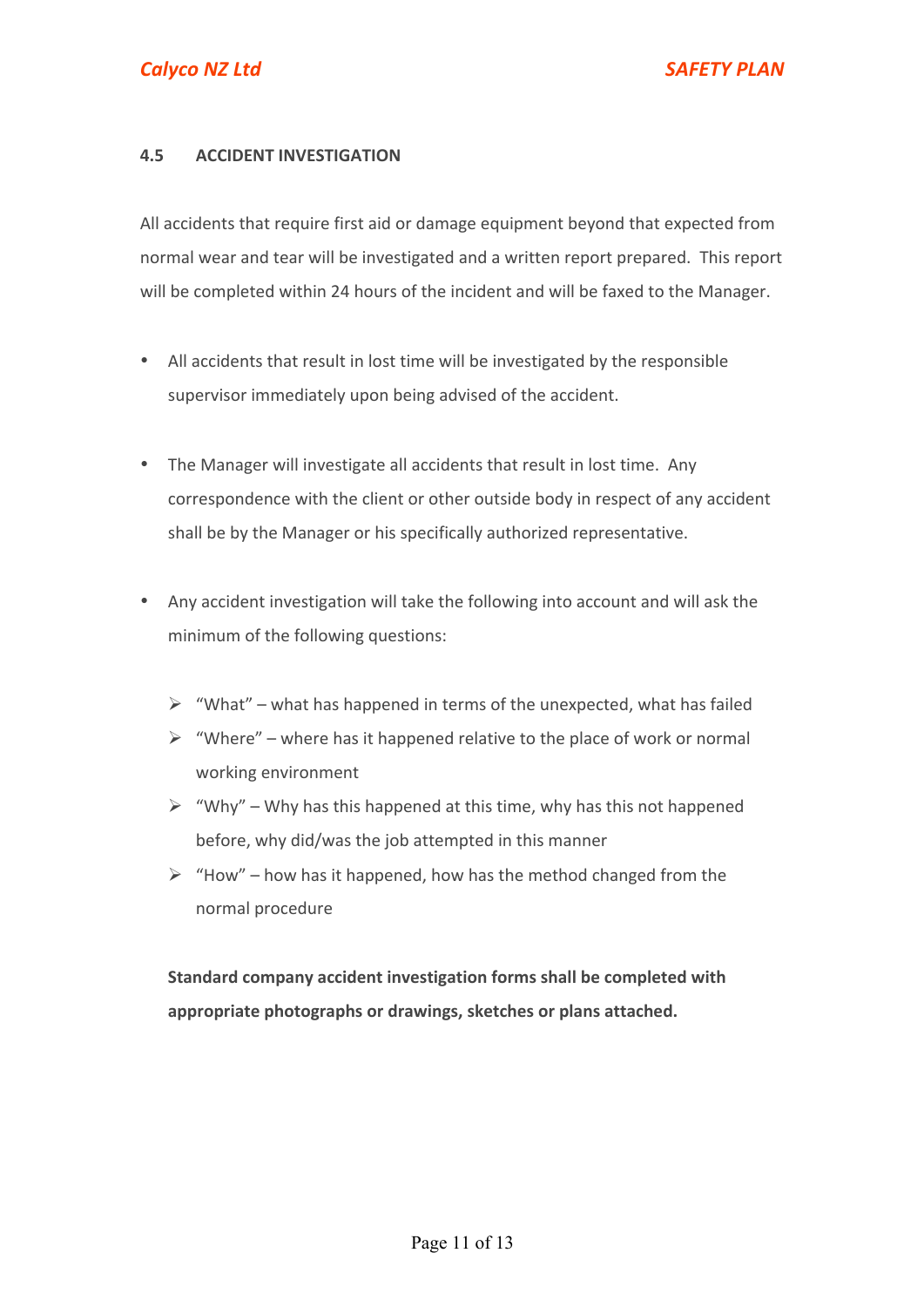## **4.6 INDUCTION AND EMPLOYEE TRAINING**

In line with the direction of the company policy, the company ensures adequate training and instruction is provided to employees to allow them to perform their duties in a safe and efficient manner.

Each supervisor will ensure that any person on site under his or her direction shall have completed the standard company induction. In the event that it is a person's first day at work, that person shall not commence without completing the induction. The supervisor will induct the new employee at the first opportunity following allocation of the standard daily works for other employees.

To assist the supervisor with the induction there is a checklist attached as Annex A. The supervisor will need to consider the checklist and include site-specific matters that the new employee or site visitor must be made aware of. The supervisor will ensure that all necessary training requirements of Health and Safety are identified and recommendations regarding implementation of training programs are advised to the Manager.

#### As a matter of policy:

- All personnel who require special or specific training for any job of work have that training provided on an as required basis.
- All personnel are inducted at their time of appointment. This standard induction, along with generic information provides data specific to the project being undertaken and the skills person who is to complete the works.
- All personnel are encouraged to take positive action to engineer hazards out of their work place. No person is expected to take any risk during his or her daily work routine